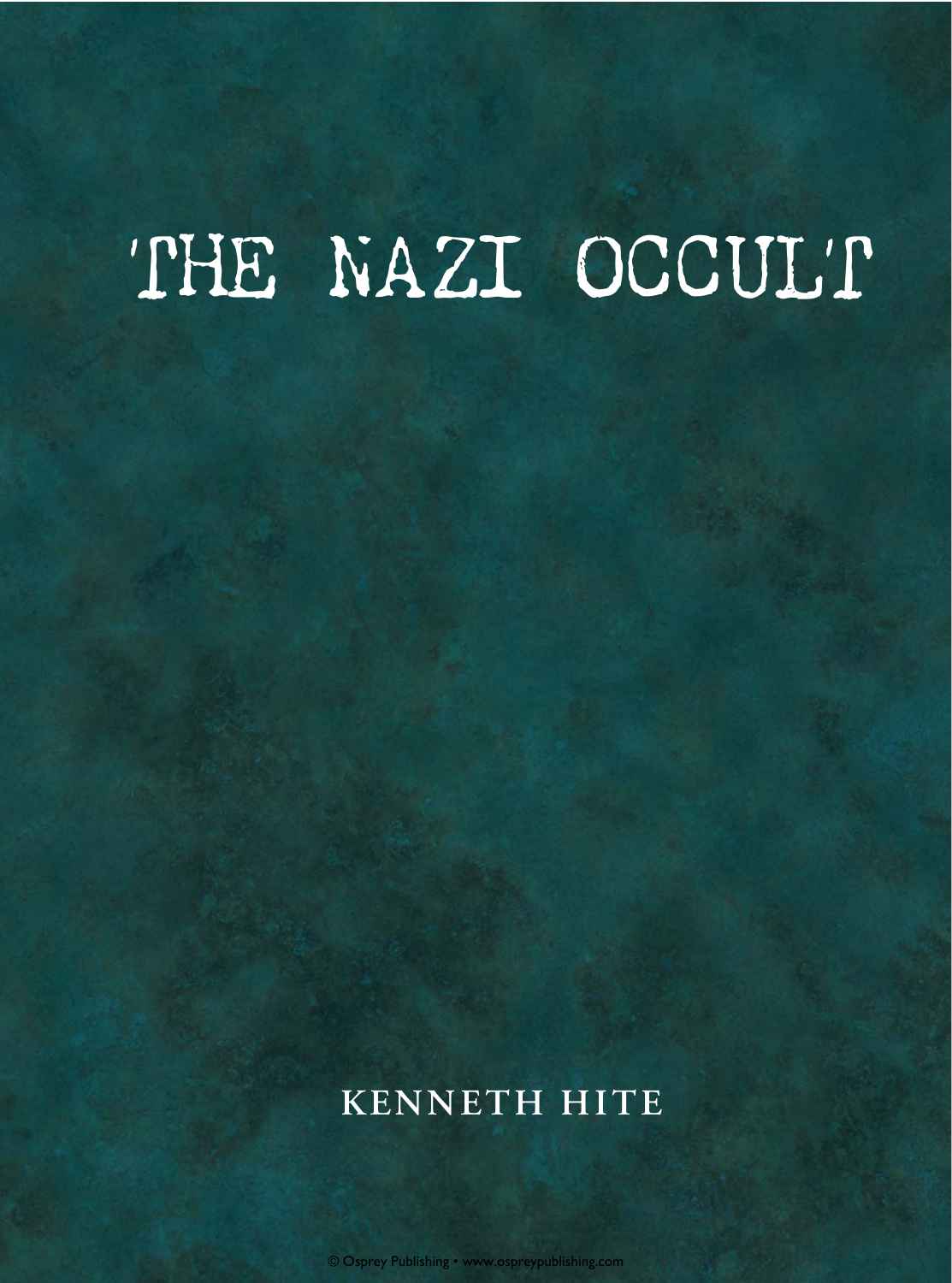# CONTENTS

| Introduction                          | 4              |
|---------------------------------------|----------------|
| The Secret of the Runes               | 6              |
| The Thule Gesellschaft                | 1 <sub>1</sub> |
| Hidden Energies                       | 16             |
| The Ahnenerbe                         | 20             |
| Tibet and the Secret Kingdom          | 39             |
| <b>Unholy Quests</b>                  | 47             |
| Aktion Hess                           | 59             |
| Werwolf                               | 64             |
| <b>Black Sun and Fourth Reich</b>     | 68             |
| Further Reading, Watching, and Gaming | 75             |
| Glossary                              | 77             |
| Index                                 | 80             |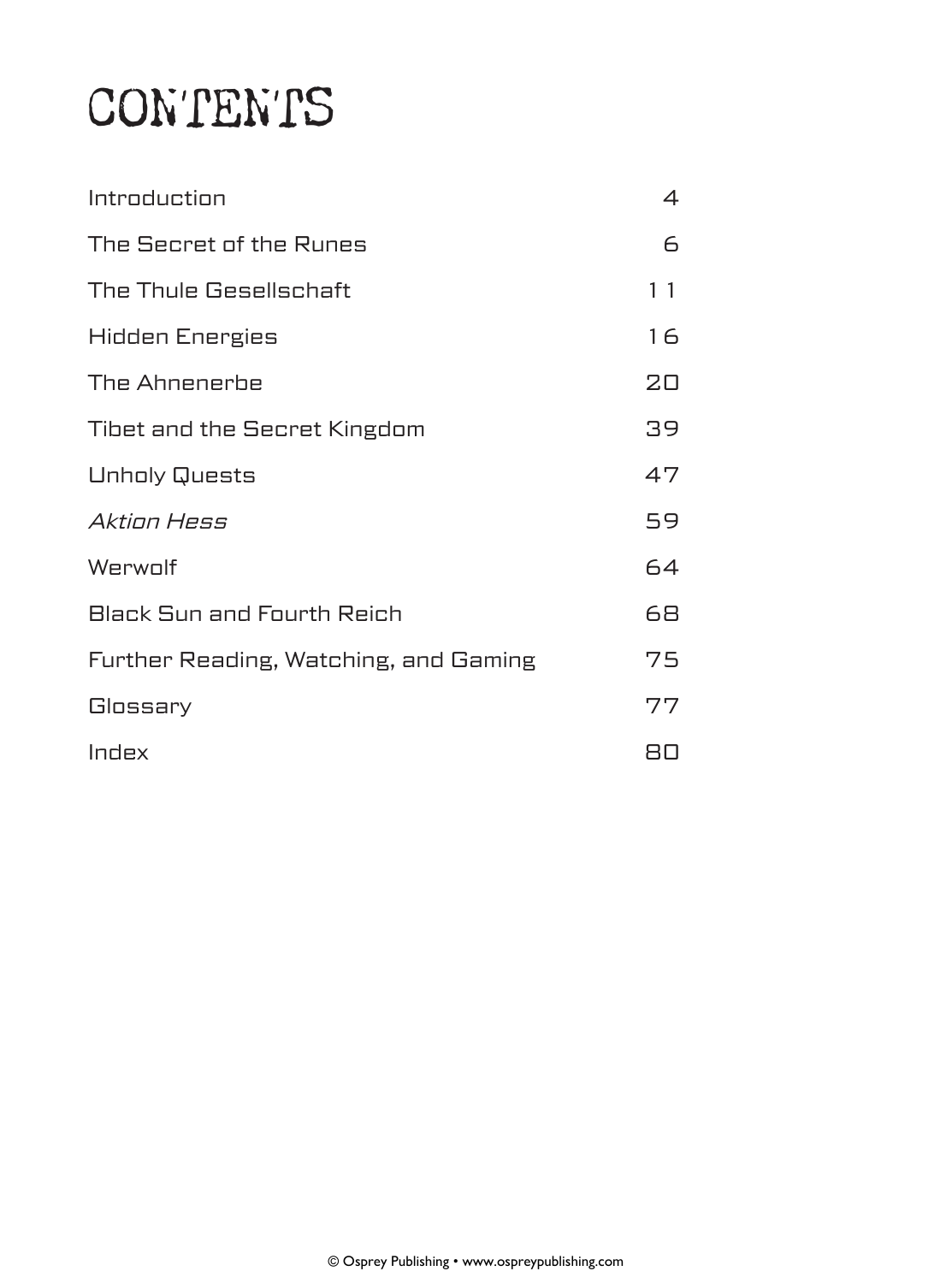# Introduction

The Nazi occult legend predates the war, coming into its own alongside the Nazis themselves. Various "Aryan mystics" claimed the Nazi Party was predestined, even mythic, but the theory of occult, conspiratorial forces intertwined with the rise of the Third Reich first explicitly appeared in a novel entitled *Les Sept Têtes du Dragon Vert* (The Seven Heads of the Green Dragon; 1933) by a French journalist (and possible French spy) named Pierre Mariel. A number of other French publications elaborated on this theme during the 1930s, culminating in Edouard Saby's *Hitler et les Forces Occultes* (Hitler and the Occult Forces; 1939). That same year, the disenchanted German politician Hermann Rauschning published *Gespräche mit Hitler* (Conversations with Hitler; UK title *Hitler Speaks*) a book describing Hitler's encounters with "the new man" of quasi-Theosophist lore, and his "bondage to ... evil spirits." With the outbreak of war in September 1939, the "occult Reich" theory reached the English press in Lewis Spence's *Te Occult Causes of the Present War* (1941). The actual business of fighting slowed down such speculations, but the concept re-emerged in Louis Pauwels and Jacques Bergier's *Le Matin des Magiciens* (The Morning of the Magicians; 1960) and Trevor Ravenscroft's *Te Spear of Destiny* (1972), both of which sold millions of copies and spawned hundreds of imitators, all of which reconstruct and emphasize each others' larger claims while contradicting each others' details. This pattern will be familiar to historians in other fields.

This book attempts to synthesize and systematize a history of the Nazi occult. It draws, as far as possible, on the work of serious historians both of the occult and of German intellectual and political history. Where documentation or firm evidence exists, this text does not depart from it. But as the great historian Sir Hugh Trevor-Roper (himself an authority on both Nazism and the occult) observed, writing history is inevitably an act of imaginative reconstruction. In this field, where so little has been uncovered by academic research, imagination – mine or other authors' – is a necessity. Just as the history of some ancient land, where only one or two archaeologists have dug, must rely on myth, legend, and folktales, for now so too the history of the Nazi occult must incorporate those elements of its mythology most likely to reflect actual events. In some places I have resorted to extrapolation and interpolation; in almost all places I have been required to choose between divergent narratives.

#### (opposite)

The front page of *Hanussens Berliner Wochenschau* (July 8, 1932) depicts the horoscope of the Reichstag, showing dangers and mishaps after the end of July, and correctly predicting the Nazi percentage of the upcoming vote. Hanussen also predicted (correctly) that Hitler would not join the government, that the socialists and communists would fail to unite, and that Hitler would not marry the composer's daughter-in-law Winifred Wagner. His fnal successful prediction in this issue: "The National Socialists will remain at the helm in the foreseeable future. Supported by a robust militia, which is blindly devoted to their leader and highly disciplined, they will continue to field a force of great power. Their commitment and toughness is something the uninitiated cannot imagine." (Mel Gordon Archive)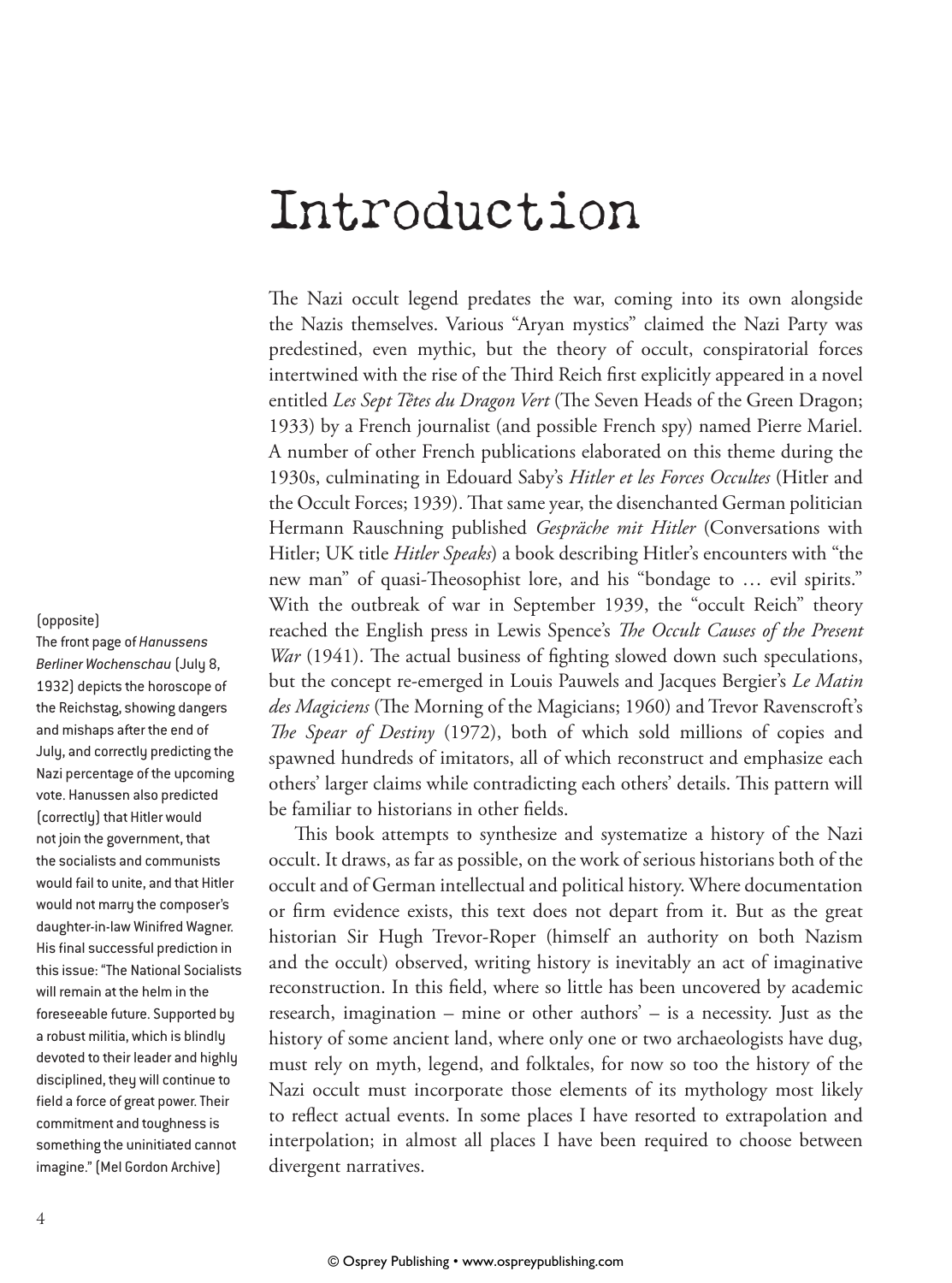One narrative I can reject. Hitler was not an occultist. He had little patience for Himmler's Ariosophist obsessions, repeatedly condemning them in private conversation and public speech. He despised astrology, although he was willing to use it as propaganda, and was suspicious of all secret societies. His conceptions of race and history were operatic, even mystical at times, but he was no mystic. He was willing to accept Hörbiger's World Ice Theory as legitimate astrophysics, mostly on poetic grounds, but he mocked notions of Atlantis or giants. His beliefs were pragmatic, as befit a street-brawling

politician. The Holocaust was not a sorcerous ritual. It was a political mass murder, driven by National Socialist ideology. That ideology was shaped by Ariosophy, but also by the trauma of World War I and by the theories of leading scientists like Haeckel and philosophers such as Nietzsche and Schopenhauer. The occultists who surrounded Hitler, and who took advantage of the suspension of both morality and skepticism in his regime, used those killings for their own ends, but they did not engineer them. They did not have to.



### ERIK JAN HANUSSEN

According to a 1943 US Office of Strategic Services (OSS) report, Hitler took "regular lessons in speaking and in mass psychology from a man named Hanussen, who was also a practicing astrologer and fortuneteller." Erik Jan Hanussen combined stage magic, mesmerism, séances, and the occult in varying degrees during his long career. By 1930, he was holding orgies and magical rituals in his "Palace of the Occult" with high-ranking members of the Sturmabteilung (Storm Detachment; SA). In 1932, he clairvoyantly predicted Hitler's rise to power, earning him at least one meeting with the then-sidelined politician. Various sources say that he trained Hitler in mesmerism, broke a curse put on Hitler by an unknown magical enemy, and volunteered his own services as Director of the Occult in a Nazi government. When Hitler baffled onlookers by becoming chancellor in January 1933, Hanussen seemed on the verge of triumph.

Then, the night before the Reichstag Fire, Hanussen clairvoyantly predicted "a Great House consumed by flames." Suddenly, The Man Who Was Never Wrong became The Man Who Knew Too Much. Hanussen's real name came out: Hermann Steinschneider. The Danish magus was a Jewish fraud! He vanished on the way to a performance; his bullet-ridden body turned up in a shallow grave. On trial, the Reichstag fire arsonist, a simple-minded communist named Martin van der Lubbe, showed every sign of mesmeric control.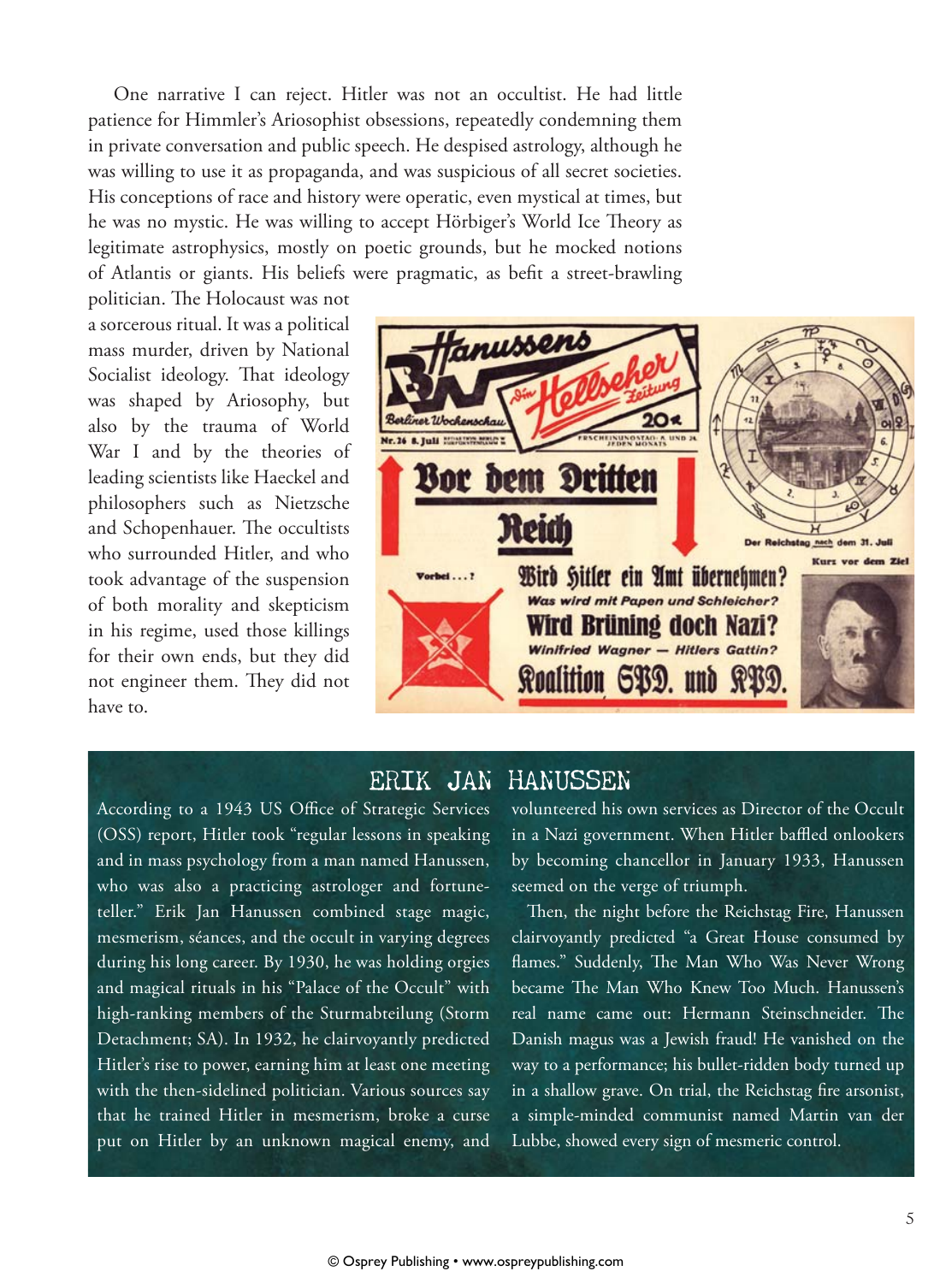## The Secret of the Runes

*"Only today, now that almost the whole world has succumbed to ape-nature – right up to the Germanic countries which have not been fully spared either – does the truth begin to dawn on us, that we are lacking a certain divine humanity in a general flood of ape-men. But it will not be long before a new priestly race will rise up in the land of the electron and the Holy Graal …"*

– Jörg Lanz von Liebenfels, 1905

On Christmas Day, 1907, the defrocked monk Jörg Lanz von Liebenfels hoisted a swastika flag over Castle Werfenstein in Upper Austria. By this symbolic birth-ritual, Lanz raised up powerful energies that would either recreate the primordial Aryan empire of Thule or leave Germany a blasted ruin. Although a practicing mystic, and an assiduous student of the occult, Lanz may not have known just what forces he was unleashing. At the time, his action seemed indistinguishable from the rituals, symbolic concerts, poetic evocations, and other seemingly petty activities common all across Germany and Austria in the three decades before World War I.

Although German nationalism awakened during the Napoleonic period, the German nation spent most of the 19th century in frustrated fragmentation. Following the creation of the German Empire in 1871, romantic German nationalists relieved these frustrations in paroxysms of heroic myth-making about the pre-Roman, "purely Teutonic" past. All over Europe, anthropologists, linguists, archaeologists, and other scholars were piecing together new national histories using the newest tools in their field. Their findings became national propaganda, providing a glorious past and proving their ancestral rights to any disputed territory. Poets, mystics, and politicians alike used these histories to create epics, rituals, and pretexts for national expansion. Again, thanks to the delayed realization of an "authentic" unified German nation, the German expression of these trends was more extreme than most. Also, since German nationalism defined itself in opposition to the invading French revolutionaries, it took on a strongly anti-modern, anti-Enlightenment character, seeking instead the pure, untainted wisdom of the *Volk.*